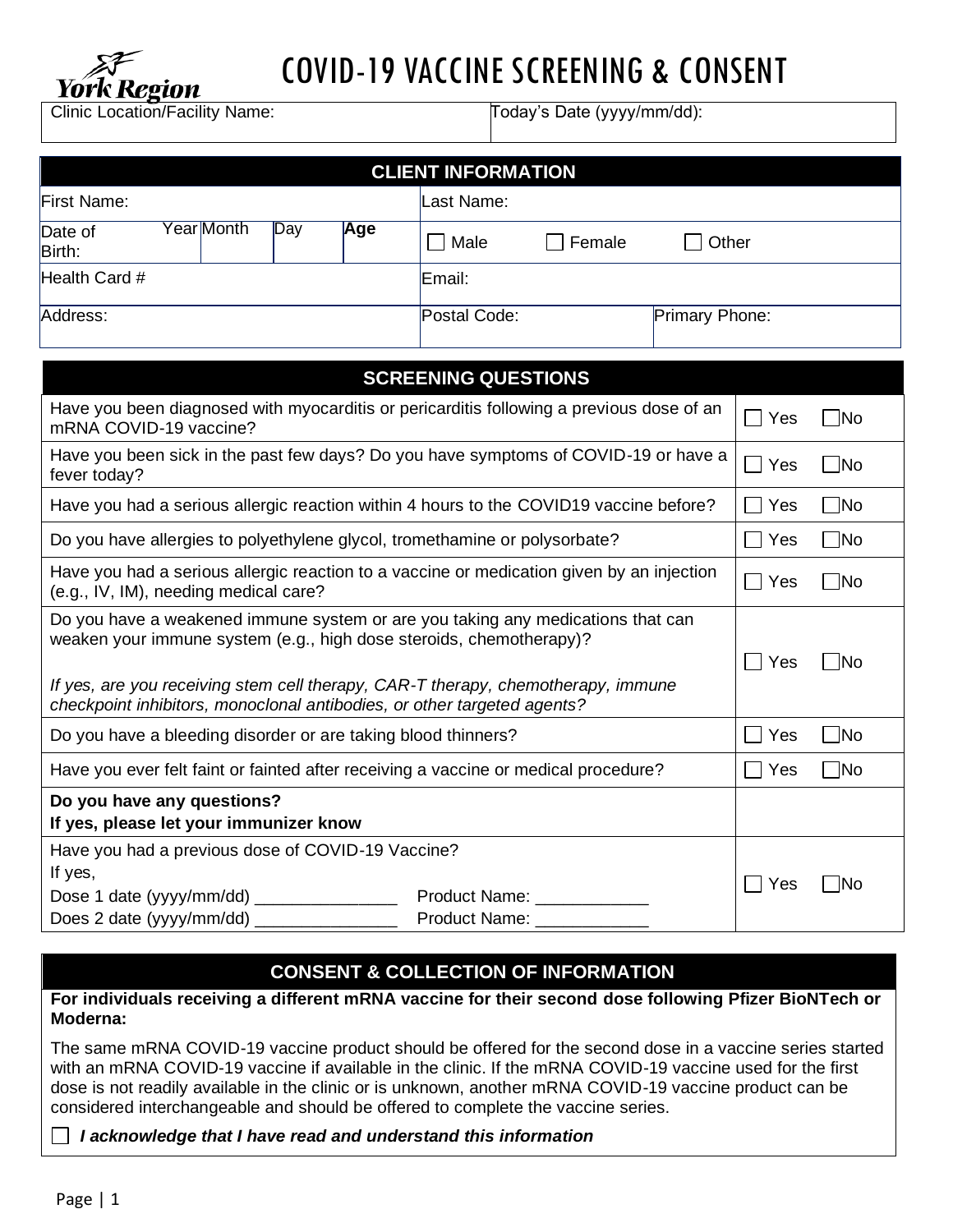#### **For individuals choosing to receive an mRNA vaccine following AstraZeneca COVID-19 vaccine:**

Individuals who received AstraZeneca for their first dose may choose to receive either AstraZeneca for their second dose or an mRNA vaccine. A dosing interval between eight and 12 weeks is safe and demonstrates a beneficial immune response. There is evidence that a longer interval between two doses of the AstraZeneca vaccine (such as a 12-week interval) provides higher protection

#### *I acknowledge that I have read and understand this information*

I have read The Regional Municipality of York's (York Region Public Health's) COVID-19 Vaccine Information Sheet or it has been read to me. I understand the benefits and possible side effects of the vaccine and that certain persons listedon the Information Sheet should not get the COVID-19 vaccine. I have had an opportunity to have my questions answered from a representative of the clinic location/facility.

## *I consent to receiving the COVID-19 vaccine, including all recommended doses in the series*

- I understand that I may withdraw this consent at any time.
- FOR CLIENTS LIVING IN CONGREGATE CARE SETTINGS (example: long-term care homes and retirement homes) I understand that if I am withdrawing consent as a substitute decision maker of an individual, then I must contact the congregate care setting that the individual resides in.

# **Acknowledgement of Collection, Use and Disclosure of Personal Health Information**

The personal health information on this form is being collected for the purpose of providing care to you and creating an immunization record for you, and because it is necessary for the administration of Ontario's COVID-19 vaccination program. This information will be used and disclosed for these purposes, as well as other purposes authorized and required by law. For example, it will be disclosed to the Chief Medical Officer of Health and Ontario public health units where the disclosure is necessary for a purpose of the *Health Protection and Promotion Act*. It may also be disclosed, as part of your provincial electronic health record, to health care providers who are providing care to you. The information will be stored in a health record system under the custody and control of the Ministry of Health.

### *I acknowledge that I have read and understand the above statement.*

You may be contacted for purposes related to the COVID-19 vaccine (for example, to remind you of follow up appointments and to provide you with proof of vaccination).

### *I consent to receiving follow-up communications by email or by text/SMS*

# **Consent to Being Contacted About Research Studies**

You have the option of consenting to be contacted by researchers about participation in COVID-19 vaccine related research studies. If you consent to be contacted, your personal health information will be used to determine which studies may be relevant to you, and your name and contact information will be disclosed to researchers. Consenting to be contacted about research studies does not mean you have consented to participate in the research itself. Participating is voluntary. You may refuse to consent to be contacted about research studies without impacting your eligibility to receive the COVID-19 vaccine. If you consent to be contacted about research studies, and then change your mind, you may withdraw your consent at any time by contacting the Ministry of Health at [Vaccine@ontario.ca.](mailto:Vaccine@ontario.ca)

*I consent to be contacted about COVID-19 vaccine related research studies: by email by text/SMS by phone by mail* 

*I do not consent to be contacted about COVID-19 related research studies*

| <b>Client Signature:</b>                                                                                                                                                     |                                                        | Date signed: |  |  |
|------------------------------------------------------------------------------------------------------------------------------------------------------------------------------|--------------------------------------------------------|--------------|--|--|
| <b>PARENT/LEGAL GUARDIAN/SUBSTITUTE DECISION MAKER (SDM) CONSENT -</b><br>Required for children under 12 years of age and others who are unable to provide their own consent |                                                        |              |  |  |
| If applicable: Parent/Legal<br><b>Guardian/SDM</b><br><b>Full Name:</b>                                                                                                      | If applicable: Parent/Legal<br>Guardian/SDM Signature: | Date Signed: |  |  |